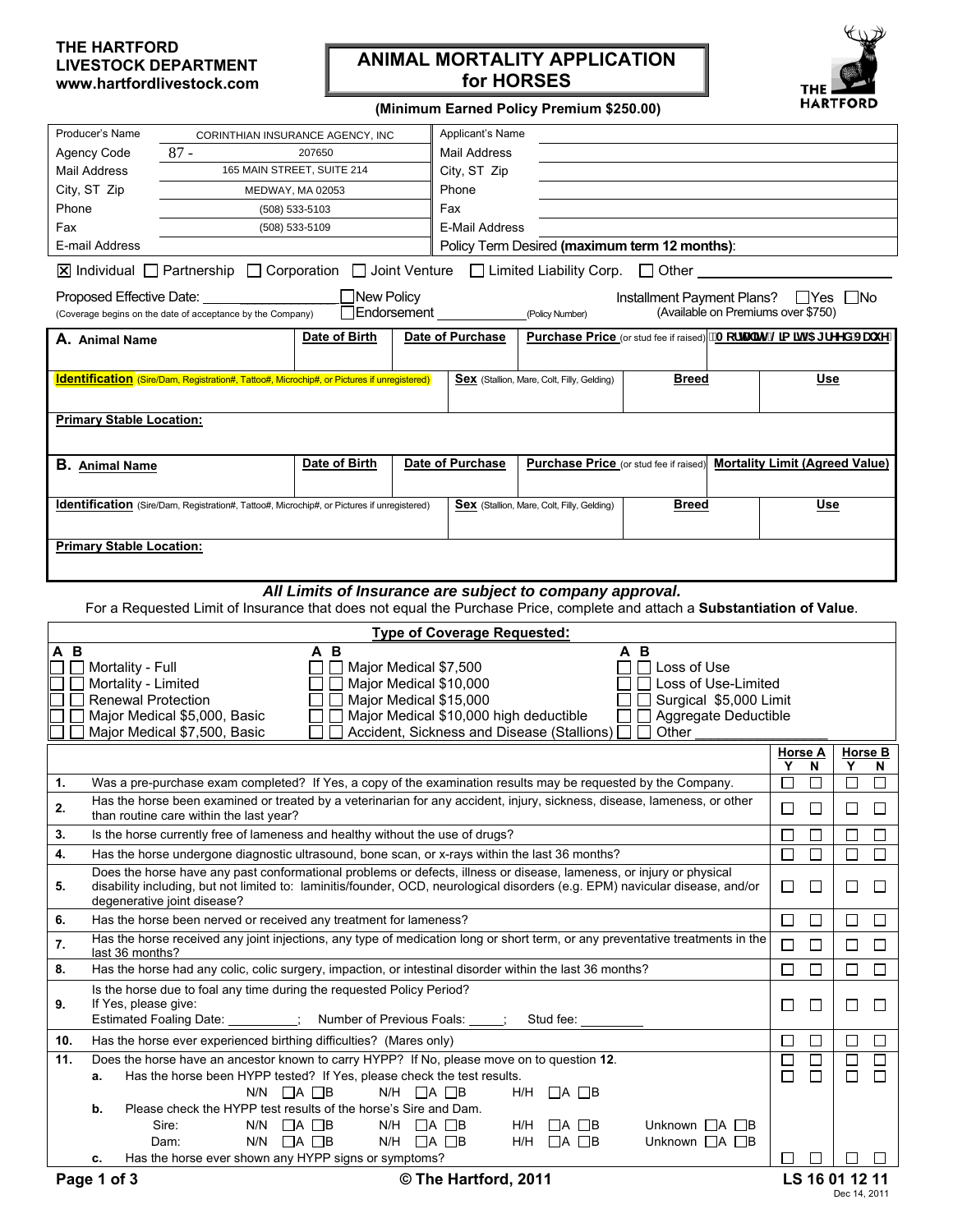12. Will the horses be observed and cared for daily? Thes No If No, explain:

**13.** Who was each horse acquired from?

**14.** Are you the sole owner of the horses?  $\Box$  Yes  $\Box$  No If No, provide other owner's % of interest, name and address:

**15.** Loss Payee(s):

l

(Name and Address)

**16.** If the Purchase Price was not paid entirely in cash, please describe the transaction in detail.

**17.** Are the horses leased to others?  $\Box$  Yes  $\Box$  No If Yes, please attach a copy of the lease(s).

**18.** Is there any other insurance on the horses?  $\Box$  Yes  $\Box$  No If Yes, provide the carrier name:

Expiration date: **Amount of coverage:** Amount of coverage:

**19.** Has any insurance carrier ever canceled, non-renewed or refused to insure any horse in which you have or had an insurable interest?  $\Box$  Yes  $\Box$  No If Yes, provide details: (Not applicable in MO)

**20.** Have you lost any horse in the last 5 years (whether or not insured) or have any medical/surgical or colic claims been filed on the above listed horse?  $\Box$ Yes  $\Box$ No

If Yes, give date, cause, value and explain:

**21.** Name, address, and telephone number of the horse's primary licensed Veterinarian:

**22.** Do you understand that the insurance policy you are applying for requires you to give the Company immediate notice of any covered animal's death, injury, sickness, or disease, along with a description of the condition and the name of the attending veterinarian? Do you also understand that failure to give this immediate notice may result in the denial of a claim?  $\Box$ Yes  $\Box$ No

Please provide details for any **"Yes"** answers to questions 2,4,5,6,7,8,10 and 11c. and any **"No"** answers to questions 3 and 22.

## **Note: A Veterinarian Certificate of Exam is required if:**

- **1. Horse is under 6 months of age**
- **2. Horse is over 16 years of age**
- **3. Horse is valued over \$50,000**

**4. You have not known the horse over 30 days (A pre-purchase exam no older than 30 days can be submitted in place of the vet exam)**